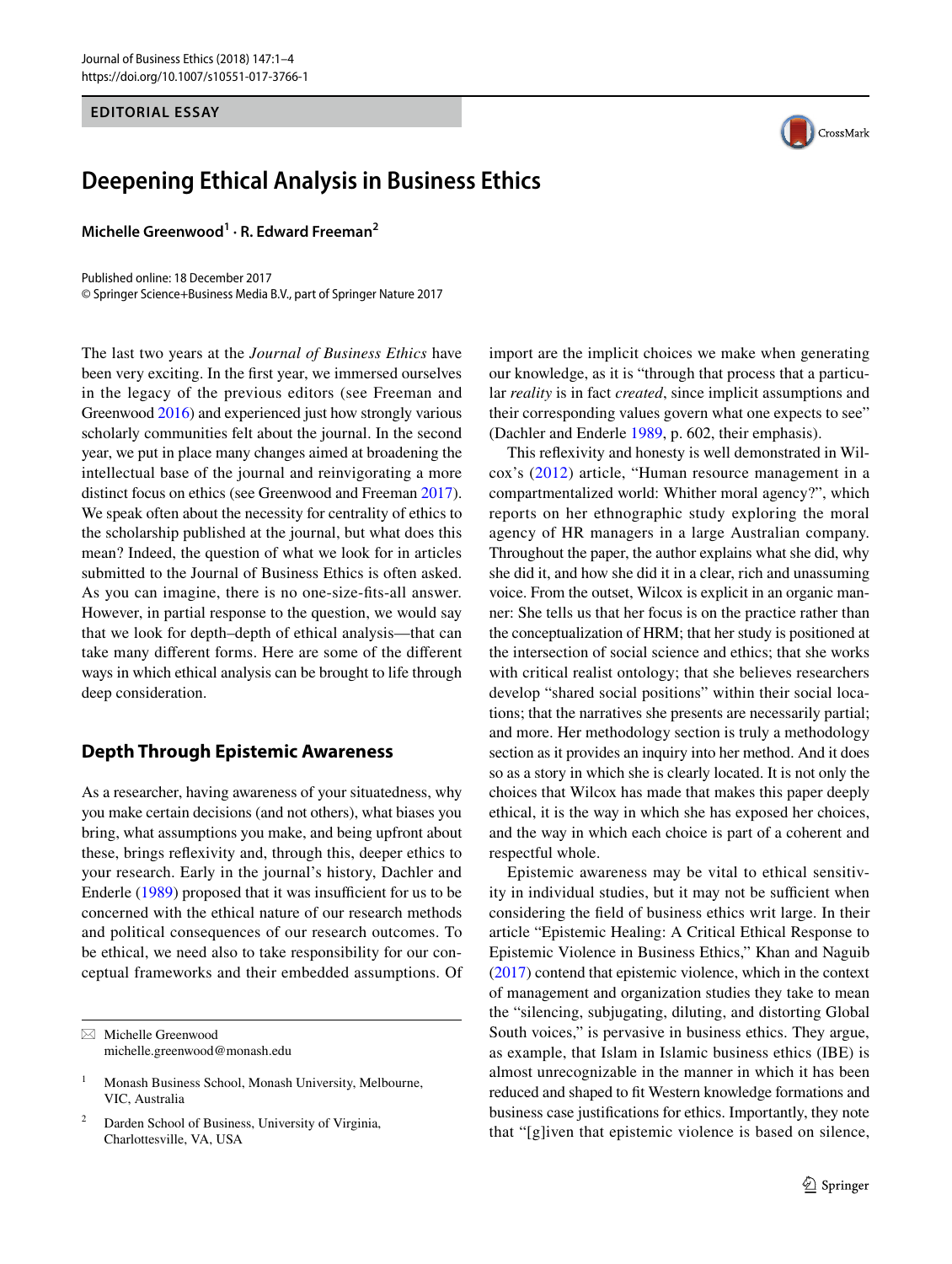epistemic healing perforce must be about voice" and they subsequently outline an epistemic healing process based on invocation of traditional ideas within Islam to address ethical questions.

We would concur that many strands of business ethics research have displayed adverse tendencies to foreclose on what is ethical and rush to fnding a solution within a narrow Western cannon. Furthermore, we acknowledge the manner in which institutional arrangements favor knowledge producers and knowledge production within narrow communities of scholars, and the related barriers that exist to outsider or nonconforming voices. Thus we support the call by Khan and Naguib ([2017](#page-3-4)) for epistemic healing in business ethics that "requires identifying and then calling back to the center of discussion in business ethics knowledge traditions of the other that it has excluded and made peripheral."

## **Depth in Particular Ethical Frameworks and Theoretical Concepts**

Many articles in business ethics simply mention ethical vocabularies or refer to the "big three" theories of classical Western analytic ethics. This textbook approach to ethics often results in shallow analyses that furnish the tautological conclusion that "right or wrong" depends on what criteria are used. We want to encourage scholarship in business ethics that goes much further and deeper and produces more useful results. One way of achieving this is to drill deep into particular ethical frameworks or particular conceptual/ theoretical areas. In this way, we can apply a number of interconnected concepts from the same thinker or area of research to better understand a phenomenon, and also to extend the explanatory power of the theory. In the best of these papers, business ethics theory is advanced, connected to business practice and linked to clear implications for solutions to problems.

For example, "Peace through Commerce" is a wellknown area of work in business ethics, pioneered by Fort [\(2009\)](#page-3-5) and others. In "Business in War Zones: How Companies Promote Peace in Iraq," Katsos and AlKafaji ([2017\)](#page-3-6) analyze the peace through commerce literature and its main contribution to connecting business and ethics. They examine the arguments about how diferent kinds of businesses and businesspersons can be "peace enhancing." They go on to report the results of a six-month study in Iraq based on qualitative interviews with Iraqi business people. The authors conclude that the literature is incomplete as it stands. In fact, they suggest that there are at least two additional ways that business and peace are explicitly connected—local commitment and capacity-building—that are missing from the literature. They argue that these are not often seen as part of the ethical "peace building" that goes on, and they are important concepts. Thus, the Peace through Commerce literature in business ethics is strengthened, its connection to the real world of business is enhanced and additional areas are opened for research.

The tax avoidance literature has become more important as questions of fairness and good policy have come to center stage in recent years. In "Multinational Tax Avoidance: Virtue Ethics and the Role of Accountants," West [\(2017](#page-3-7)) deepens our understanding of McIntyre's virtue ethics theory by showing how it can be applied to this important policy and ethical issue. He argues that tax avoidance is better understood and is more likely to be resolved using McIntyre's virtue ethics, rather than the more usual utilitarian and deontological ways. He links McIntyre's ethics, and a particular example of the role of the accountant as participating in an ethical "practice", with the accounting theory idea of the "fraud triangle". This notion, from Cressey ([1953](#page-3-8)), is based on the interconnetion of the pressure, opportunity and rationale for fraud. The resulting arguments deepen our understanding of virtue theory, connect important concepts in business ethics to the real world of practice, and offer a novel approach to a real problem.

# **Depth from Engaging with "Non‑Ethical" Theory**

The breadth of the feld of Business Ethics ensures that theories from many disciplines are brought to the service of ethical analysis. Unfortunately on many occasions, while there might be sophistication in the theoretical framework invoked, there is often a shallowness in manner in which "ethics" are considered. We have seen across diverse topics such as leadership, governance, professional practice a foreclosure on what is ethical. For example, diversity on boards is assumed to be inherently ethical or bribery is inherently unethical. Where theoretical frameworks that do not explicitly focus on ethics are employed, the authors have a tremendous opportunity to not only bring this framework to business ethics scholarship but also to contribute to the theoretical frameworks such that ethics, or certain ethical issues, are considered more centrally.

The concept of identity work, well explored in organizational studies, provides a valuable lens for thinking about the tension experienced by sustainability managers, managers whose personal and professional goals include advancing the environmental and social responsibilities of the frms for which they work. In their article "'Activists in a Suit': Paradoxes and Metaphors in Sustainability Managers' Identity Work," Carollo and Guerci ([2017](#page-3-9)) "investigate what the paradoxical tensions afecting sustainability managers' identity work are, and how these managers cope with them" through a qualitative empirical study analyzing 26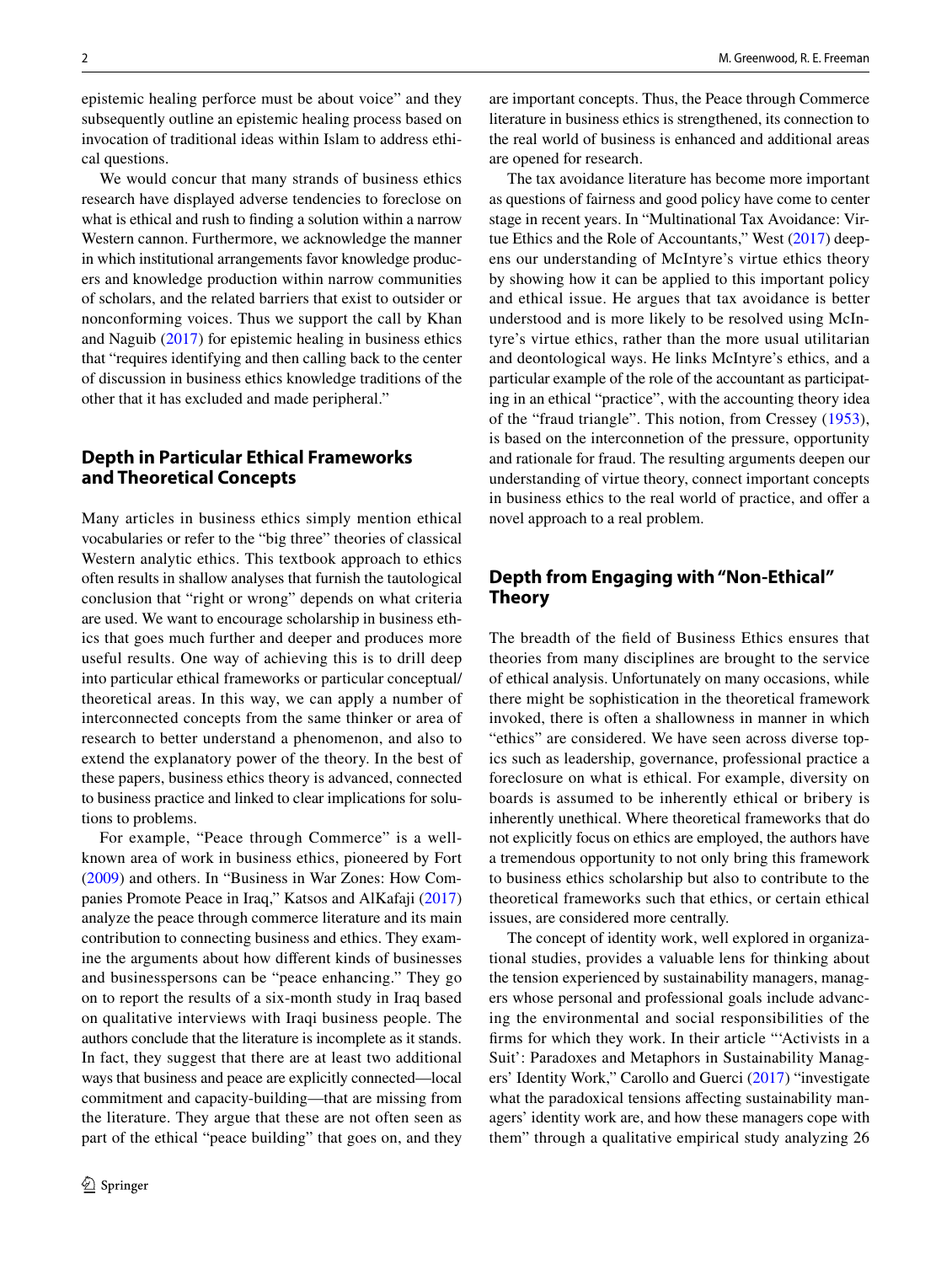interviews with sustainability managers. The lens of identity work allows for individuals to be seen as having multiple dynamic enactments that are highly contextualised. In addition to sustainability managers negotiating various roles or characters, e.g., green change agent, rational manager and committed activist (Wright et al. [2012\)](#page-3-10), they are engaged in forming, strengthening, or revising the very idea of "the sustainability manager" and even the concept of sustainability itself. Furthermore, conceptualizing individual's experience of organizational paradoxes, such as the apparent contradiction between sustainability ideals and more narrow organizational goals, in terms of their own balancing of multiple tensions through identity work, serves to connect these levels of analysis. This leads to our suggestion for further research around the theorization of identity work in business ethics such as the potential extension of identity work toward a conceptualization of "sustainability work" or even "responsibility work."

Practice theories provide another example of a framework that could be richly mined to problematize current ethical concerns. The consumption of luxury goods has often been assumed to be a moral transgression on the grounds that it is wasteful, lavish and more. In "Understanding Ethical Luxury Consumption Through Practice Theories: A Study of Fine Jewellery Purchases," Moraes et al. ([2017](#page-3-11)) challenge this assumption in their investigation of high-end consumers' practices regarding the consumption of blood-free diamonds and vintage precious jewelry. Rather than employing a more traditional ethical theory, the authors use practice theory to explore the intentionality and routinization of ethical consumer choices, which they explicitly defne as "choices that go beyond economic criteria and encompass moral beliefs about animal, people and environmental welfare" (p. 526). A practice lens is particularly appropriate as the authors are concerned with the manner in which "(un)ethical and (non-) ecological forms of consumption are embedded in the prevailing organization of practices and related to what people consider a normal way of life" (p. 531). Their fndings illustrate the "complex interconnections between diferent practices, as well as the interrelatedness among object, doing and representations" (p. 540).

# **Depth Through Connecting Ethical Theory to Business Practice**

A related way to augment ethical analysis is to directly connect ethical analysis to business concepts and theories. Much of management and business theory subscribe to a separation fallacy so that business theory and management thinking seems to be at odds with ethical analysis. Many business frameworks, from sophisticated theory published in top journals to ideas used in consulting and business problem solving, could be improved and deepened by surfacing otherwise implicit ethical analysis.

In "Integrating Care Ethics and Design Thinking," Hamington [\(2017\)](#page-3-12) takes on the recently popular notion of "design thinking" and shows how it can be enhanced by paying attention to the literature on the ethics of care. Design thinking originated in engineering and architecture but has recently become a fairly standard approach to business problem solving. While both design thinking and care ethics are somewhat difficult to pin down precisely, Hamington locates the similarities in their relational approach to understanding how the world works, and in three core ideas of inquiry, empathy, and cultural change. He establishes a concept of "caring design" that provides a basis for care ethicists to ofer positive approaches to ethical challenges and for design thinking practitioners to better understand the human element in design. The analysis requires an in-depth understanding of both the ethics of care literature and the kinds of problems and methods where design thinking is useful, enhancing our understanding of both ideas.

## **Depth by Problematizing Thinking in Business Ethics**

Ethics has a long tradition of asking difficult questions about human institutions and the way that we live together and treat each other. Often ideas that are taken for granted by a particular era or group in society are problematized by a later era or a group that thinks diferently. Asking hard questions may well be the most signifcant impact of ethical thinking on civilization. We can enhance research in business ethics by continuing this tradition. It is often thought to be the case that such problematizing is done through conceptual analysis focusing on theory or deep qualitative methods focused on fne-grained experiences. These are sure methods for asking difficult questions and shining light on that which is taken for granted. However, we can also bring the full force of our thinking with large quantitative empirical methods to this approach and thus add further depth.

In "MBA CEOS, Short Term Management and Perfor-mance," Miller and Xu [\(2017\)](#page-3-13) analyzed a sample of 5004 CEOs and determined that CEOs with MBAs were more likely to manage through short-term tactics such as managing earnings in an upward manner and restricting R&D expenditures, and that these strategies are correlated with increases in MBA CEO compensation. The idea is that essentially misleading performance indicators are thus produced that makes a company appear to be preforming better in the short term than it actually is doing. Ultimately, these tactics hurt market evaluation of these frms, perhaps damaging their reputation in both capital markets and in society. Miller and Xu argue that both of these strategies can be the